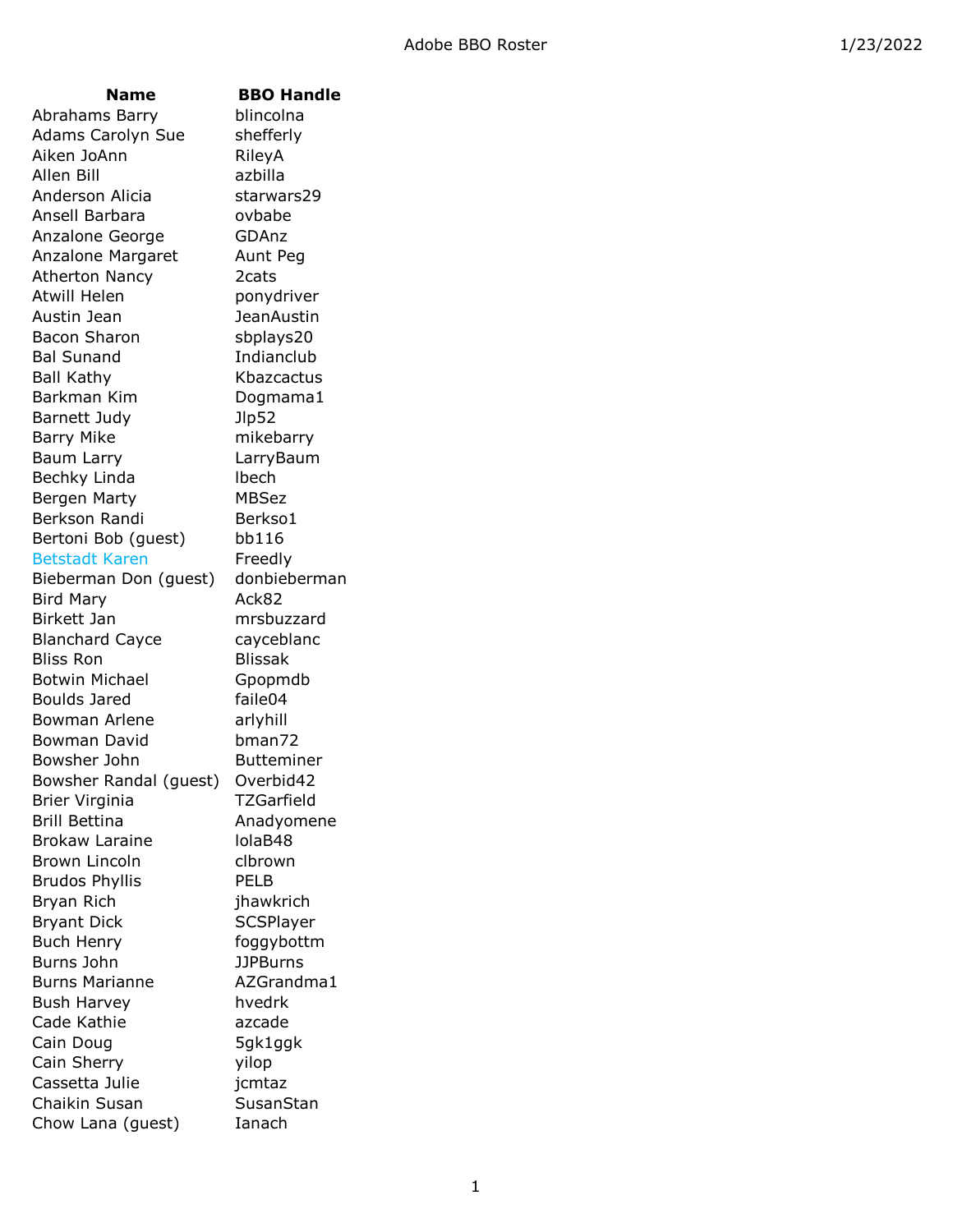| Name                     | <b>BBO Handle</b> |
|--------------------------|-------------------|
| Christensen Delmor (gt)  | Comox41           |
| <b>Clelland Debbie</b>   | flatironov        |
| Coleman Betty            | Betty10S          |
| Connie Putz              | connie0841        |
| Constable Lanie          | Laniecon          |
| Cooper-Baker Rebecca     | BCB5              |
| Corbett Barbie           | Elegant La        |
| Couchman Doug            | atakdog           |
| Crittenden John          | jlcrittend        |
| Crouch Tom (guest)       | TCrouch710        |
| Cuno Michael             | Mike2802          |
| Czukor Janos             | cjanos23          |
| D'Arrigo Andy            | picorillo7        |
| Dale Nona                | Ncd3              |
| Dambrosio Laurel         | Laurelfd          |
|                          |                   |
| Degeorges Leslie (guest) | pez61             |
| <b>Dell Steve</b>        | stevedell         |
| Delucia Dev              | dev3256           |
| Detloff Liz              | edetloff          |
| Dever Barbara            | tennis1406        |
| Diaz Judy (guest)        | fluterist         |
| Dinneman Judith (guest)  | Dinnyd1           |
| Doerr Patty              | pattucson         |
| Doffing Claudia          | Littlecd          |
| Drumheller Donna         | donnaleahd        |
| Dudley Margaret          | bassorosi         |
| Dunie Rick               | rickybehr         |
| Economidy Ann            | anaconda21        |
| <b>Edson Shelley</b>     | rosaritosh        |
| <b>Eiff Tom</b>          | tucsontom1        |
| Eigen Ellie              | ellieeigen        |
| Erdman Lee               | leeerdman1        |
| Ernest, Jenny (guest)    | je4lb             |
| Faulkner Dan-            | danbf             |
| Feeney Kathy             | SCSPlayer2        |
| Francis Virginia (guest) | corson1           |
| Frankel Dori             | Djfrankel         |
| <b>Frankel Mel</b>       | mel3dmd           |
| Franklin Laura           | LL4cards          |
| Freiberg Paul (guest)    | pbf001            |
| Frelick Marion (guest)   | mfrel             |
| Furtak Eleanor           | efurtak           |
| Gaefke Dave              | dgaefke           |
| Gagne Ron                | rongagne          |
| Gallis Diana             | Dovemtn           |
| <b>Gardner Terry</b>     | tcg123            |
| Gaskill Sandra           | side track        |
| Gilhooley Ian (guest)    | iag2608           |
| Giuffreda Frank          | FGiuffreda        |
| Glenn Margaret (guest)   | margaretsv        |
| Glubok Brian (guest)     | <b>VNDNBR2</b>    |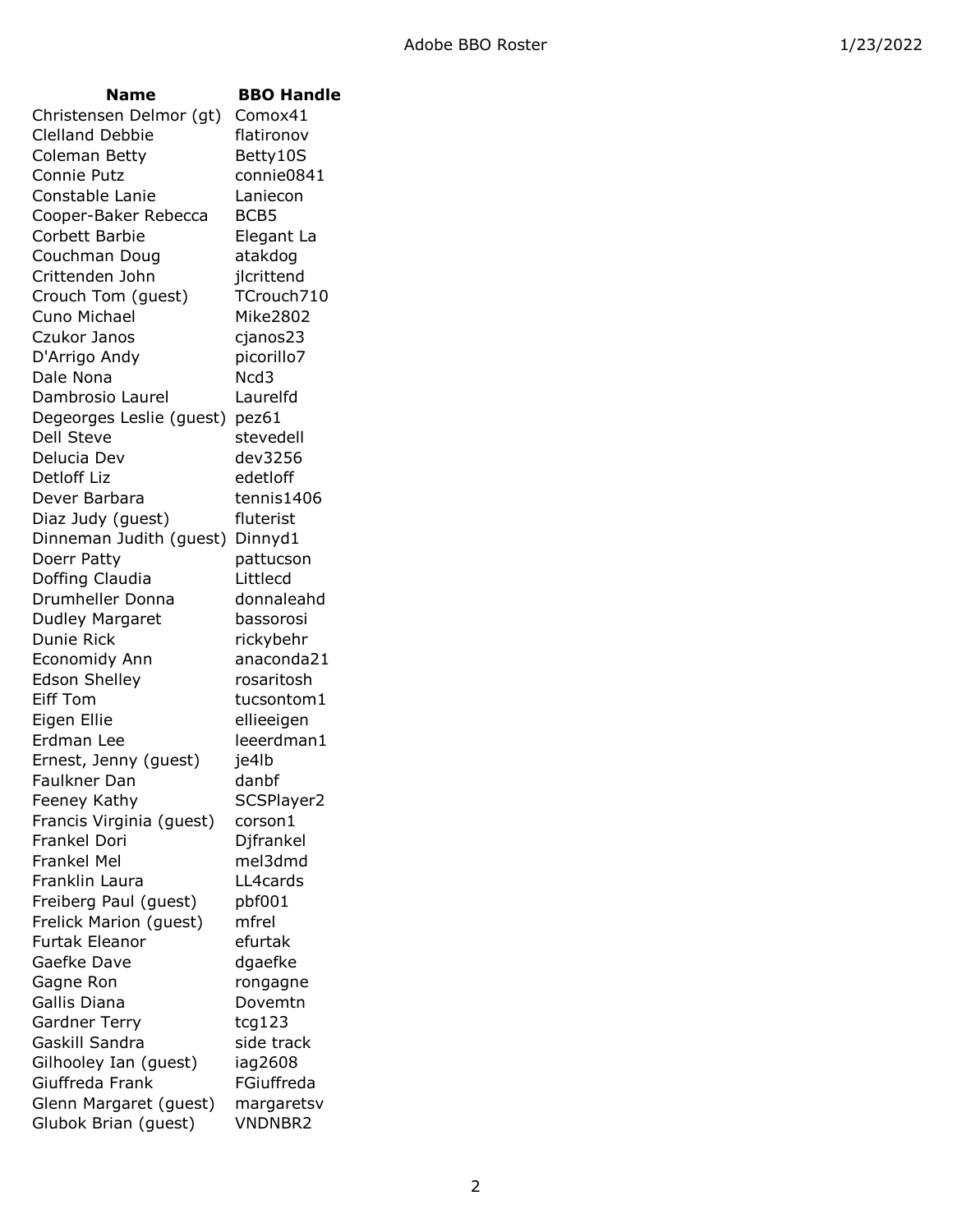| <b>Name</b>                      | <b>BBO Handle</b>    |
|----------------------------------|----------------------|
| Goddard Rachel (guest)           | Bhamo                |
| Goldberg, Elsa                   | erg514               |
| Good George                      | musial77             |
| GowriSankaran Kohur              | gosank               |
| Grady Raymond                    | IrishRay             |
| Green Marilyn (guest)            | moon1010             |
| Greenwell Susan (guest)          | Sgreenwell           |
| Greenwood Suzanne                | suzy3151             |
| Greiff Vicki                     | vlgreiff             |
| Grissom Alyce                    | 10us3                |
| Grissom Linda                    | Linda Gr             |
| Groome Joanne                    | jo315                |
| Grossetta Bruce                  | <b>AZBruce</b>       |
| Grow Judy                        | grow316              |
| Gruidel Ann                      | Anngruidel           |
| Hagin Joyce                      | JoyAndrea            |
| Hall Leonard                     | LH2650               |
| Hamm Sally                       | Toad76               |
| Hammerschmidt DJ                 | <b>DJHamm</b>        |
| Hamner Paige                     | PFH1508              |
| Hanson Linda                     | ElleElleH            |
| <b>Harlow Michelle</b>           | shelldgo             |
| Harpold Ginny                    | chixbid              |
| Hay Marc                         | marchay              |
| Heieck John                      | JohnHeieck           |
| Heineman Kathryn                 | kthrosie             |
| Helpert Ed                       | eddieh               |
| <b>Hendricks Gene</b>            | <b>Bddha</b>         |
| <b>Hendricks Marilyn</b>         | bbcody               |
| Hess Victoria (guest)            | victrav5             |
| Heyl John                        | <b>JDHBBO</b>        |
| Hinge Ann                        | ImsinD               |
| <b>Holmes Terry</b>              | cavuman              |
| Horner Elinor                    | elinorhorn           |
| Horwitz Joan                     | 194080J              |
| Houston Richard (guest)          | rhouston             |
| Hovell Meg<br><b>Howard Bill</b> | <b>MMTUCSON</b>      |
| <b>Hudgens Larry</b>             | aracari<br>Sword4950 |
| Hudson Mary (Guest)              | maryehud             |
| Hurwitz Jill                     | jillpotter           |
| Ivin Ginny                       | DesertRS             |
| Jacobs Kathleen                  | skater33             |
| Jameson Lois                     | neverdo              |
| Johansen Marlys                  | euler1               |
| Johnson Bill                     | wvbg                 |
| Johnson Deb                      | debinidaho           |
| Johnson Linda S                  | maxfishmax           |
| Johnstone Susan                  | Indy Ali             |
| Jones Jud                        | jjgolfer44           |
| Jones Kimmel                     | Kimmel               |
|                                  |                      |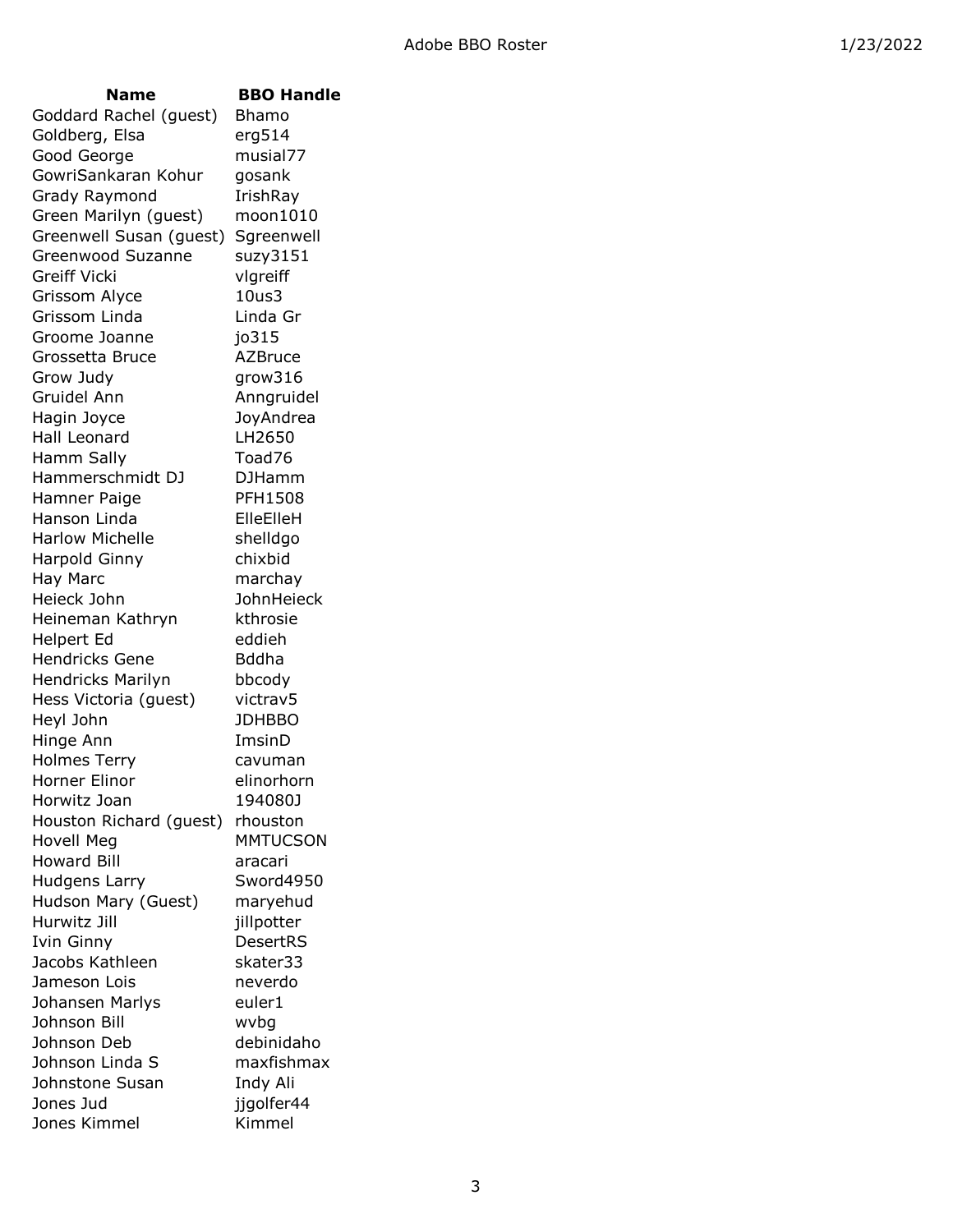# **Name BBO Handle**

Jones Marjorie marjj Karlin Adair doobee456 Kendall Betty(guest) 1965Millie Kersels George Geojk Kidder Judy zilphia Kincannon Elizabeth lizmeister Klammer Kathy kmk1028 Klein Pat Helenes11 Kleinman Bob Bobklein24 Kleinman Maddy Maddy K Koenig Margaret dotcalm Kolson Jim AZJIM20 Koss Paul DrBridge47 Kramer George gekramer Kretschmann Clair Clairk Krisak Pam pkrisak Kronman Harriet heykron Kuh Sallie malka426 Kuperberg Ann auburn626 Kurtin Tom beefmaster Langar Linda **peak pair** Lattavo Judy Hotty999 Lattavo Phil Savanaman Lawrie Linda Lelawrie Leach Brad justsayov Leibowitz Mark azbl Lesefko Vandy (Guest SevenCat7 Lesser Charlotte **dblesser1** Lesser David cblesser Lesser Jeffrey 2sleepless Lesser Sheila **baraca da coledaj** Levy Mike MDLEVY Lieberman Don Adobedon Lightburn Bob Grampabob Limbocker Max macksell Lindgren Bill Fred1223 Loca Arlene Kenoarlene Loeb Karen K Loeb Lunne Mary Jean maryjean23 MacDonnell Duncan duncanp193 Mackey Maureen MMxxxx Malan Carol **AZCarole** Malvern Patricia (gst) patt44 Marder Steven SteveAZ Marsden Stephanie Pydeegirl Martin Dory doryjoeaz Mcandrews Kathy kmca52 McBride Kathleen Irish Fox Mccallister Pat (guest) Roserbud McDonald Judy **iettajude** McDowell Arlo arlomcd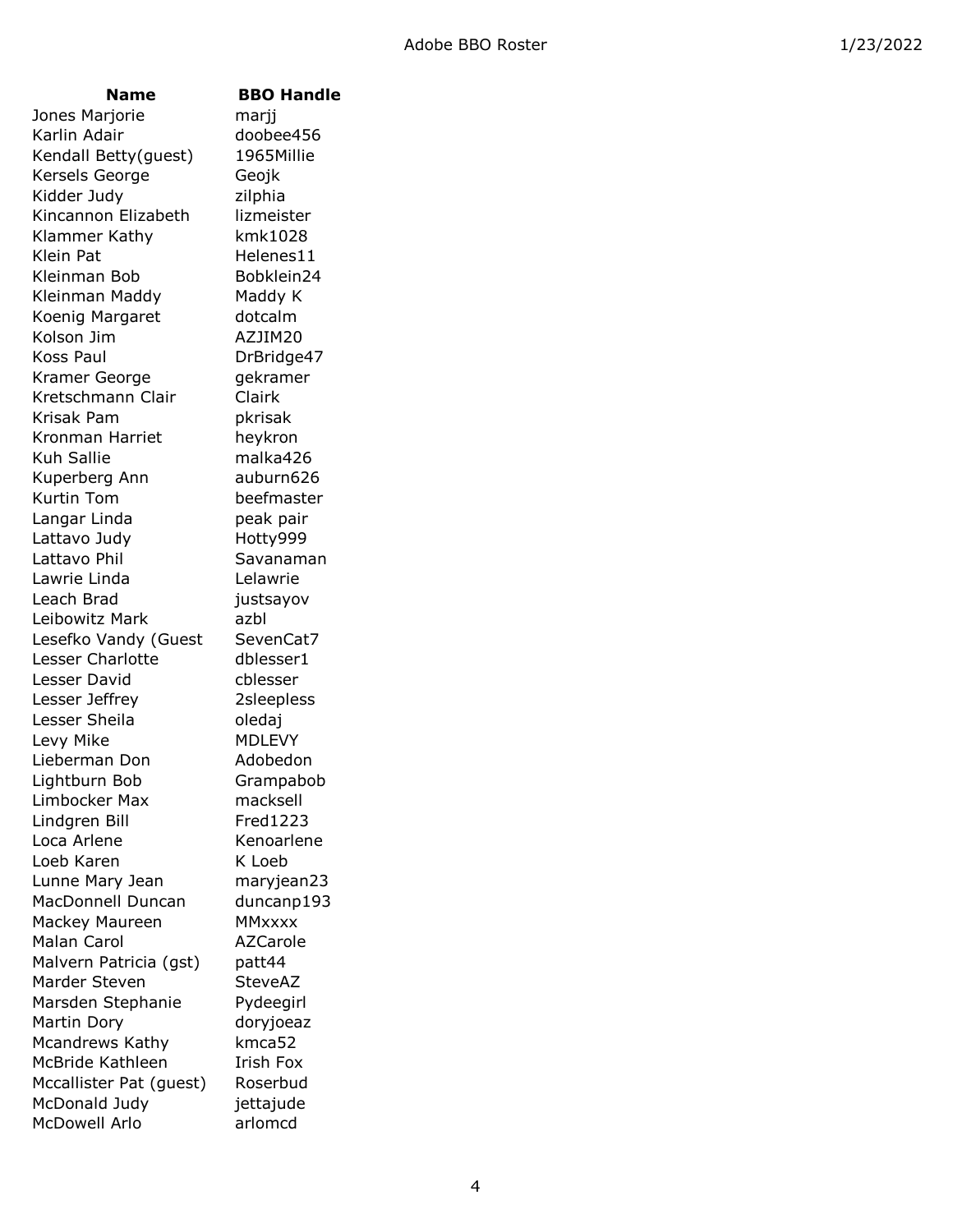McGinn Diana desert dee McKethen John oonwayvos McNabb Larry larryb58 Mendelow Deanna dmendelow Mercer Jane (guest) Arty Jane Merrill Joan ioanie777 Meyer Betty dobet13 Millar, Sandra Sandyliz Miller Billy (quest) dearbilly Minenko Nic kazeusagi Miron Helene Helene1930 Miron Michael **azmike** Monroe Rich richmonroe Moser Donna annodlopma Mucklo Mary Jane mucma Mulcahy Mike acroflyer Munro Karen (guest) Gigivan Neher Milt MusicManda Nelson Barbara Bln213 Nelson Debe (quest) dmac5 Neuman Jerry **jneuman1** Neuman Terry tfneuman7 Nieland Sue sueniel Noble Christie CARATLUVR O'Connell Cindy(guest) Elsinory O'Connor Sharon heartsace O'Dell Betsy etodell O'Neill Julie footrhythm Odenweller Lois and Loiso Olivares Ron HappyRon Parker Anne **Afpgolf** Parker Charles Charry369 Parrish Adam (guest aparrish Patterson Elena **Ecpat** Patterson Marcia 1mjmp1934 Peachin Mary **mpeachin** Peoples Ken peoplesken Perier Claudette HaveFun888 Perry Jane PlainJaneP Petersen Leslie Pearlpet Pettinato Pauline durangokh Phibbs Hank Dobrohank Pickering Mike mike5821 Pickering Mike mike5821 Pilmar Carol amy1943 Piplani Om vilupatha Porter Jean Neday Pretti Sharon spretti Primeau Mary mprimeau Prust Colleen 10sqolfer Putz Connie Connie0841

### **Name BBO Handle**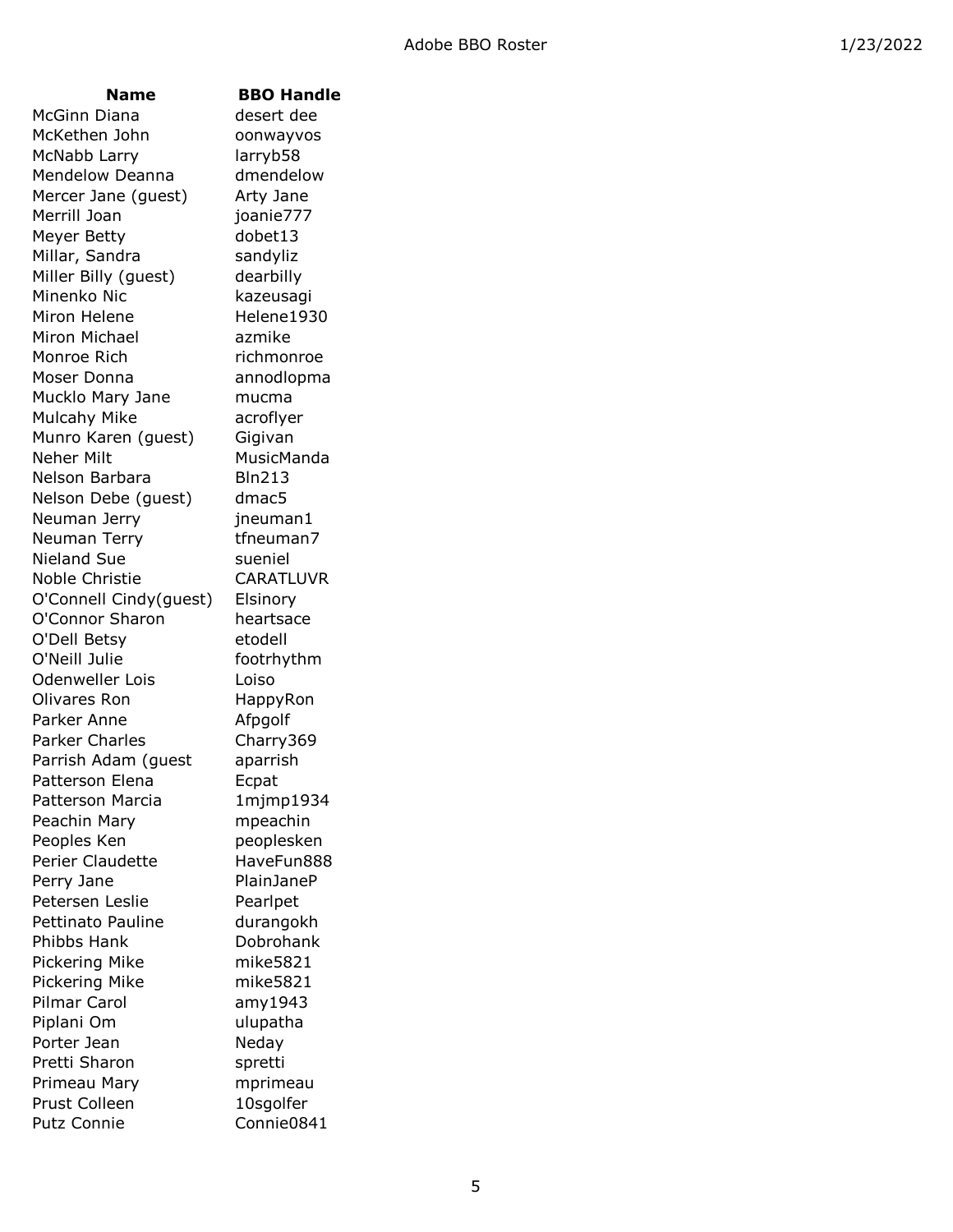Quinlan Monica qqqqfamily Rabideau Larry LRABIDEAU Rafieyan Sharyn bridgebme Ram Sundaresan mamsun Ray Roni Roni49 Revers Cathy chrevers Richard Howard Howjan Richman Arlene ar4 Rinehart David dracheeins Riskind Kenneth Tucsonken Rogge Marian marian1340 Rosenbaum Joe 122248 Rosenberg Rona 3NTrumper Rosenthal Barbara Smiley88 Sachrison Donna **nipsach** 10 Sanders Sylvia **Austuc** Sayler Mary MJ Sayler Schelstrate Bill BillTod Schiff Martin mschiffjr3 Schmidt Barbara bonov0604 Schneider Jon JDSCH Schoenbrod Paula spa1lady Scholl Jeanne Mihi Seltzer Janet (guest) Perrier Sennheim Carolyn rubysenn Sergi Debbie Luna1023 Shaylor Ann **Ashaylor** Sheering Lois Lois S Sher Daverille deeplayer Sherman Julia **0Ogy** Shoemaker Cindy cls2011 Shoemaker Jack shoejack Slomiany Vicky (guest) Slomovas Smith Jane ianey1939 Smith John Bill81143 Snead Caroline KarolKx2 Stansbury Michelle mitchcoco Stenstrom Gayle gstens Stewart Florence(gst) fstewart3 Stratton Chris **iaffreyzeb** Sullenger Barb Feeley barbids7 Swanson Eric nosnaws Syner Marty martysyner Tam Richard (guest) tampapa Taylor Ann annskier Teik-Schadow Patti Little Ox Tellez-Meijer Terry Nannie2 Thompson Bettina Betsy7909 Thompson John G raqballjon Thompson Mary K moriedad Thonn Bill (guest) bthonn

## **Name BBO Handle**